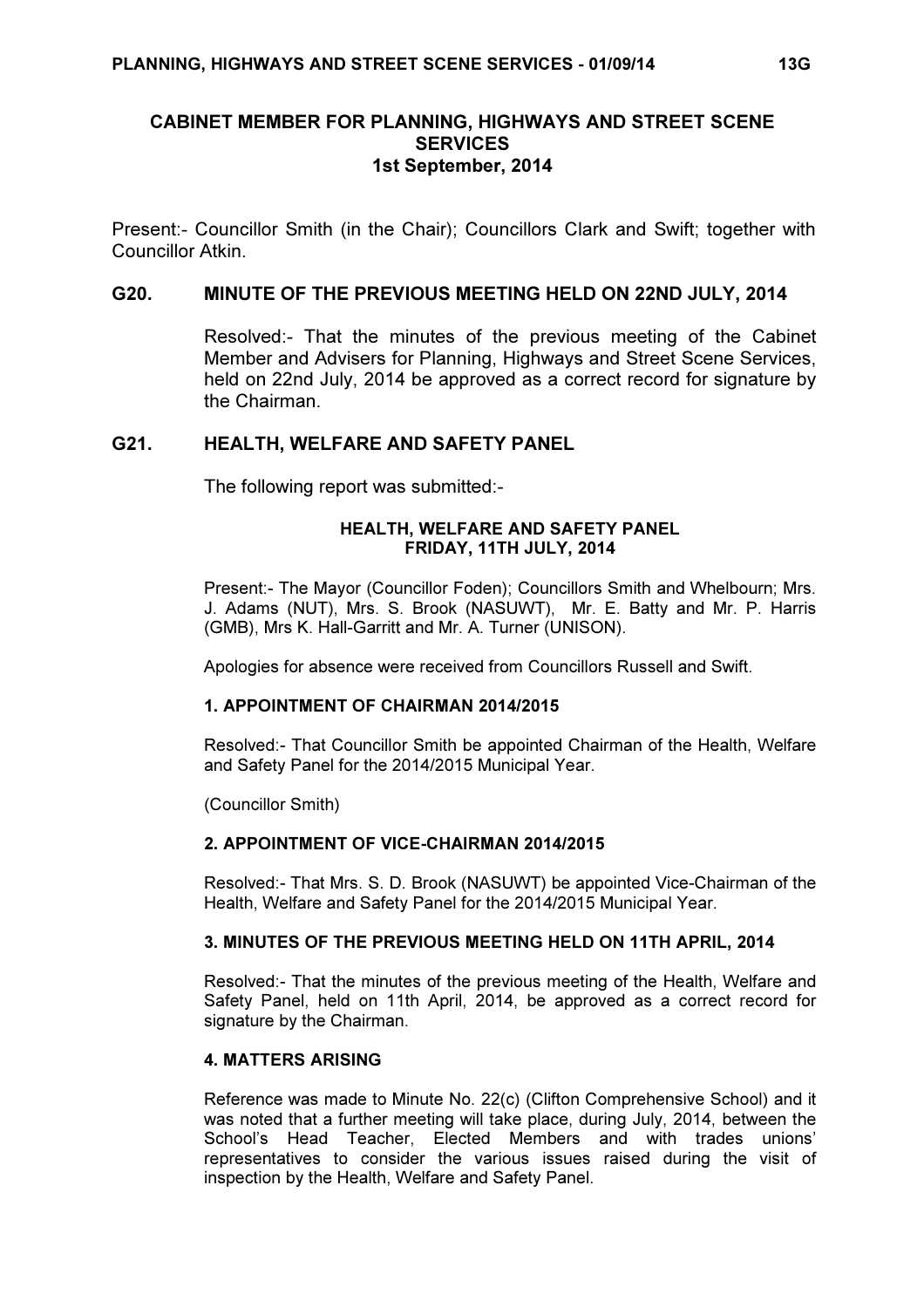#### 5. ANNUAL HEALTH AND SAFETY STATISTICAL REPORT 2013

Consideration was given to the contents of the Council's Annual Health and Safety Report 2013. The report included:-

: Accidents Statistics;

: Performance against the 2012/2013 Corporate Health and Safety Action Plan;

: Overview of - Health and Safety Inspections / Audits; Fire Drill and Evacuations; Occupational Health; Health and Safety Training;

: Legislation update;

: issues from the Health and Safety Executive.

The Panel discussed a range of issues arising from the contents of the report:-

: Accident Statistics (and the future recording of statistics relating to the Council's Public Health function);

: Costs of employee absence because of illness and injury, including stressrelated illness;

: Reporting of accident and injury statistics to meetings of this Panel – analysed according to Department/area of the Council and by type of accident;

: Claims for injuries to employees and the costs of compensation;

: RIDDOR reportable incidents;

The Panel acknowledged the need for all accidents to be reported and correctly recorded and asked that all Departments and schools be notified to that effect.

Resolved:- That the Annual Health and Safety Report 2013 be received and its contents noted.

## 6. HEALTH WELFARE SAFETY PANEL - FUTURE ARRANGEMENTS

Discussion took place on the future arrangements of the Health, Welfare and Safety Panel, including both the visits of inspection to Council premises and the formal meetings.

Reference was also made to the health, welfare and safety arrangements of each of the Council's Directorates. The Employees' Side referred to the need for the appropriate trades union representative to be informed of significant incidents affecting health, welfare and safety.

It was agreed that consideration be given to the implementation of the following arrangements for this Panel:-

: Quarterly meetings of the Panel (Friday afternoons) – the trades unions may suggest items to be included on the agenda for meetings:

: Use of this Council's transport for the visits of inspection;

: Quarterly visits of inspection (by two parties) : half-days either from (i) 9.00 am until 1.30 pm or (ii) from 12.00 noon until 4.00 p.m.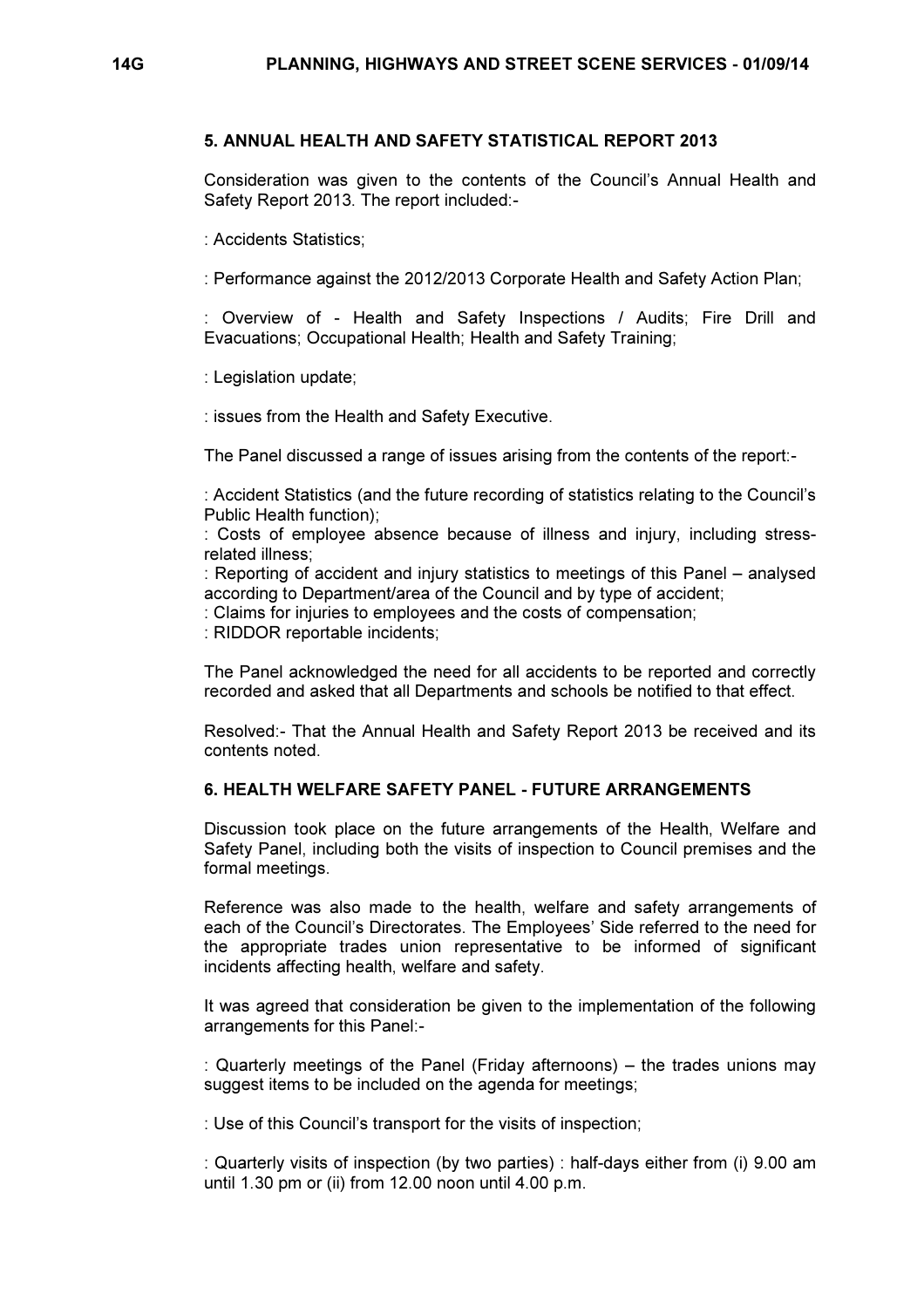: selection of premises and sites to be subject to visits of inspection – to retain the existing arrangements of scheduled inspections, including trades unions' representatives being able to suggest premises to be inspected;

: ensuring that the designated health, welfare and safety officials/representatives of the premises being visited are present during this Panel's visits of inspection;

: provision of notes of Directorate health, welfare and safety meetings, to facilitate discussion of relevant issues by this Panel.

## G22. REVIEW OF CESSPOOL AND SEPTIC TANK EMPTYING CHARGES

 Further to Minute No. G29 of the meeting of the Cabinet Member and Advisers for Town Centres, Economic Growth and Prosperity held on 20th August, 2011, consideration was given to a report, presented by the Principal Engineer concerning proposed increases to the Council's cesspool and septic tank emptying charges, which were last adjusted in October 2011. The report stated that the proposed increase in charges will enable the Council to meet the continuing increase in the Water Companies' waste water treatment charges, fuel and vehicle costs and to ensure that the service to customers remains viable.

Resolved:- (1) That the report be received and its contents noted.

(2) That the proposed increases in charges to existing cesspool and septic tank rates, as detailed in the report now submitted, be adopted from 1st October, 2014 and the appropriate letters be forwarded to the customers informing them of the increases in these charges.

(3) That the cesspool and septic tank emptying and disposal charges shall be the subject of annual review.

# G23. FUTURE PROVISION OF STREET CLEANSING SERVICES IN WATH UPON DEARNE TOWN CENTRE

 Consideration was given to a report, presented by the Leisure and Community Services Manager, describing various options for the future provision of Street Cleansing services in the Wath upon Dearne town centre. Members noted that the three options are being considered because of the expiration of the lease of the small mechanical sweeper currently being utilised for street cleansing.

Resolved:- (1) That the report be received and its contents noted.

(2) That Option 3, as described in the report now submitted, be approved in respect of the future street cleansing services in the Wath upon Dearne town centre, whereby:-

(a) the small mechanical sweeper is removed upon expiration of the lease;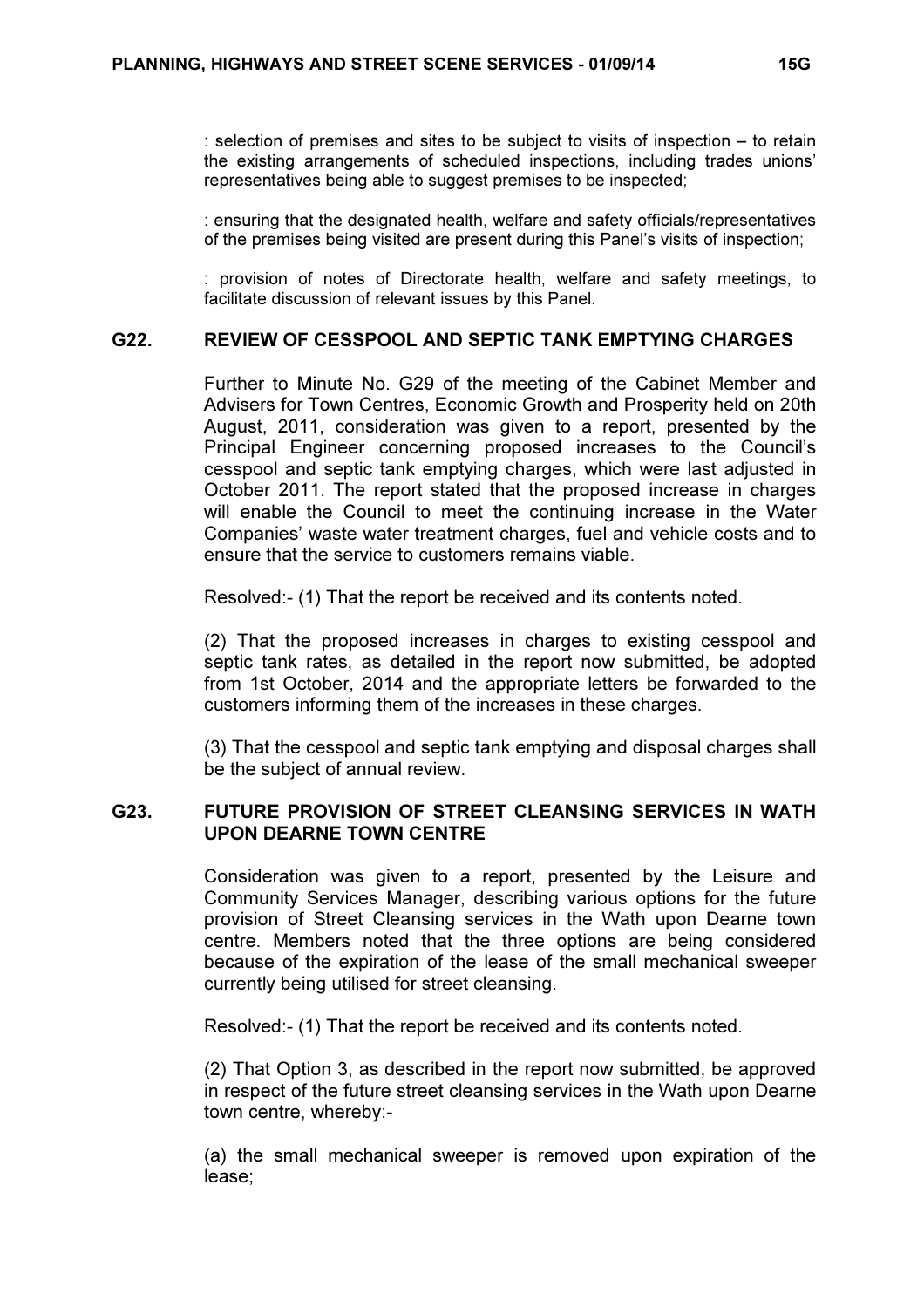(b) the dedicated cleansing operative is retained as a lengthsman (an arrangement which is in line with other similar townships in the Borough area); and

(c) the Wath upon Dearne town centre shall continue to receive support from a mechanical sweeper (albeit at a lesser frequency) sufficient to maintain street cleansing to the same standards as other similar town centres in the Borough area.

## G24. PROPOSED CHANGE TO PERFORMANCE MEASUREMENT

 Consideration was given to a report, presented by the Leisure and Community Services Manager, describing an alternative performance measure for the Council's Street Cleansing service. The report described the current use of the former national performance indicator 'NI 195' as a corporate performance measure for street cleansing. The revised proposal is that the data collected by the Leisure and Community Services' Area Supervisors is used as an alternative to NI 195, as a performance measure for Street Cleansing services. This method will be in line with the corporate indicator already used for Grounds Maintenance services.

Resolved:- (1) That the report be received and its contents noted.

(2) That the use of data collected by the Leisure and Community Services' Area Supervisors, as an alternative to the former national indicator 'NI 195' as a performance measure for Street Cleansing, be approved in accordance with the details contained in the report now submitted.

# G25. PROPOSED NO WAITING AT ANY TIME RESTRICTIONS ON DONCASTER ROAD, EAST DENE

 Consideration was given to a report, presented by the Transportation and Highways Projects Manager, describing the concerns and objections received regarding the proposal to introduce additional lengths of waiting restrictions (double yellow lines) along part of Doncaster Road in East Dene. The report stated that the proposed scheme will involve:-

(i) the implementation of waiting restrictions, in the form of double yellow lines, on the southern side of Doncaster Road between properties 121 and 131, extending the existing restrictions by approximately 50 metres in a north-easterly direction, and in front of the apartment building known as The Yews, situated at the junction of Doncaster Road and Old Garden Drive; and

(ii) on the northern side of Doncaster Road, the proposed restrictions will be extended from their current location outside a property named The Hollies along to the existing zebra crossing to the north-eastern side of the junction with Cranworth Road.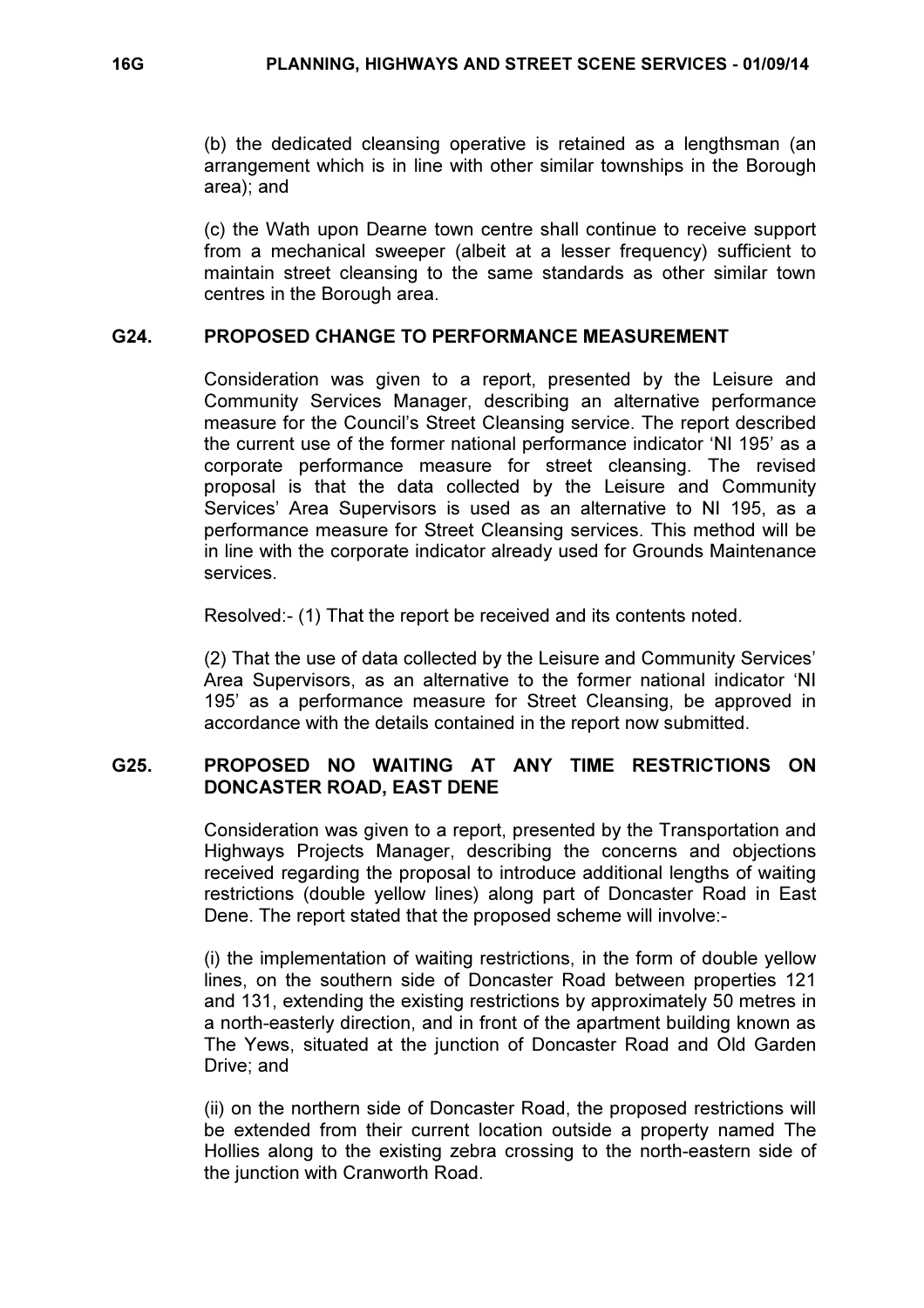Details of the concerns and objections, received from local residents, were included with the submitted report. Members noted that a fifth objection to the scheme had been received immediately prior to this meeting.

It was agreed that monitoring of Old Garden Drive shall continue, to establish whether there is excessive parking of vehicles on this road.

Resolved:- (1) That the report be received and its contents noted.

(2) That the objections to the proposed waiting restrictions at Doncaster Road, East Dene be not acceded to and the objectors and those people making representations be informed accordingly.

(3) That the proposed waiting restrictions at Doncaster Road, East Dene, as described in the report now submitted, be approved and the scheme be implemented as shown on drawing number 126/18/TT583.

# G26. FERHAM ROAD, FERHAM - PROPOSED TRAFFIC CALMING AMENDMENT

 Consideration was given to a report, presented by the Transportation and Highways Projects Manager, concerning a proposal to amend the existing traffic calming features on Ferham Road, Ferham. The report also detailed an objection received to the proposed scheme.

The report stated that the existing pre-formed rubber speed cushions on Ferham Road, which were installed approximately sixteen years ago, have now reached their maximum life expectancy and are in need of replacement. The proposal is to replace these existing rubber speed cushions with the more durable concrete cushions. In addition, at two of the locations where speed cushions exist, it is also proposed to introduce priority working i.e. vehicles having to give way to vehicles travelling in the opposite direction, although a single cushion will still be installed at this point in the highway.

Members noted that the re-surfacing of the Ferham Road carriageway will be undertaken as part of this scheme, in order that these improvements will be in place prior to completion of the 'Pool Green' highway improvement scheme.

Resolved:- (1) That the report be received and its contents noted.

(2) That the outline scheme proposals for the replacement of the existing pre-formed rubber speed cushions with concrete cushions and the introduction of priority working for vehicles, at Ferham Road, Ferham, be noted.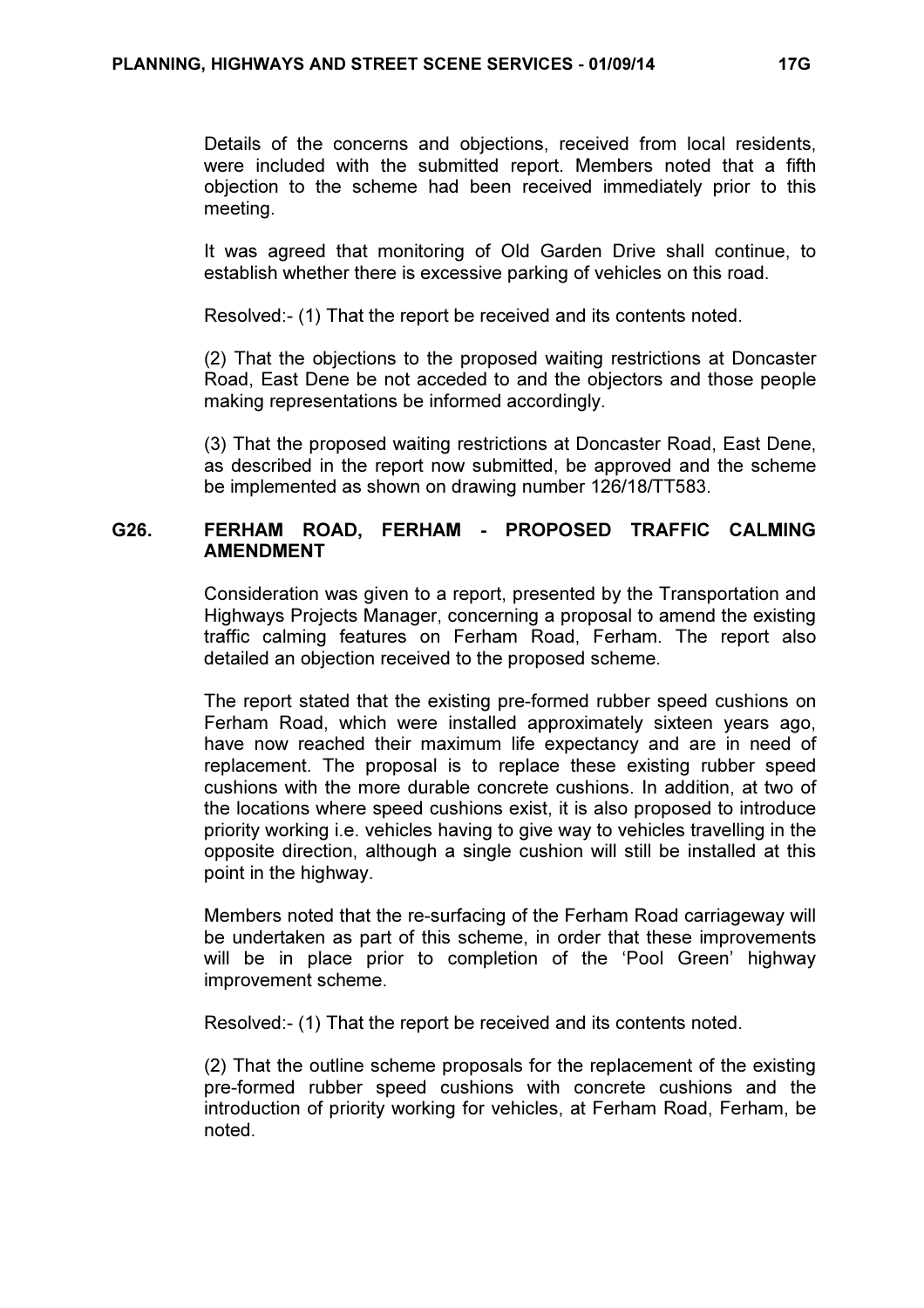(3) That the details of the objection be noted, but not acceded to and the objector be informed accordingly.

(4) That the detailed design for the proposed scheme be undertaken and the scheme be implemented, as detailed in the report now submitted and as shown on drawing number 126/99/35.

## G27. ENVIRONMENT AND DEVELOPMENT SERVICES - REVENUE BUDGET MONITORING 2014/15

 Consideration was given to a report of the Finance Manager on the performance against budget for the Environment and Development Services Directorate Revenue Accounts as at 31st July, 2014 and providing a forecast outturn for the whole of the 2014/15 financial year. Members noted the forecast outturn position of an over-spend of £732,000 for the Environment and Development Services Directorate, based on expenditure and income as at 31st July, 2014.

Resolved:- (1) That the report be received and its contents noted.

(2) That the latest financial projection against budget for 2014/15, based on actual income and expenditure to 31st July, 2014, as outlined in the submitted report, be noted.

(3) That the submitted report be referred to the Self Regulation Select Commission for information.

## G28. DEPARTMENT FOR COMMUNITIES AND LOCAL GOVERNMENT - TECHNICAL CONSULTATION ON PLANNING

 Consideration was given to a report, presented by the Planning Development Manager, concerning the Department for Communities and Local Government's extensive consultation document covering numerous aspects of the planning system. Members noted that the consultation document recommends further deregulation within the planning system and some of the proposals are intended to make permanent a number of temporary arrangements which were introduced in May 2013. The six elements in the consultation are:-

- : Speeding up Neighbourhood Planning.
- : Expansion of permitted development rights.
- : Improvements to the use of planning conditions.
- : Improved engagement with statutory consultees.
- : Raising the screening thresholds for environmental impact assessments.

: Widening the range of consents within the Development Consent Orders which nationally significant infrastructure works are enabled.

Members considered the contents of the proposed response to the coalition Government consultation documents.